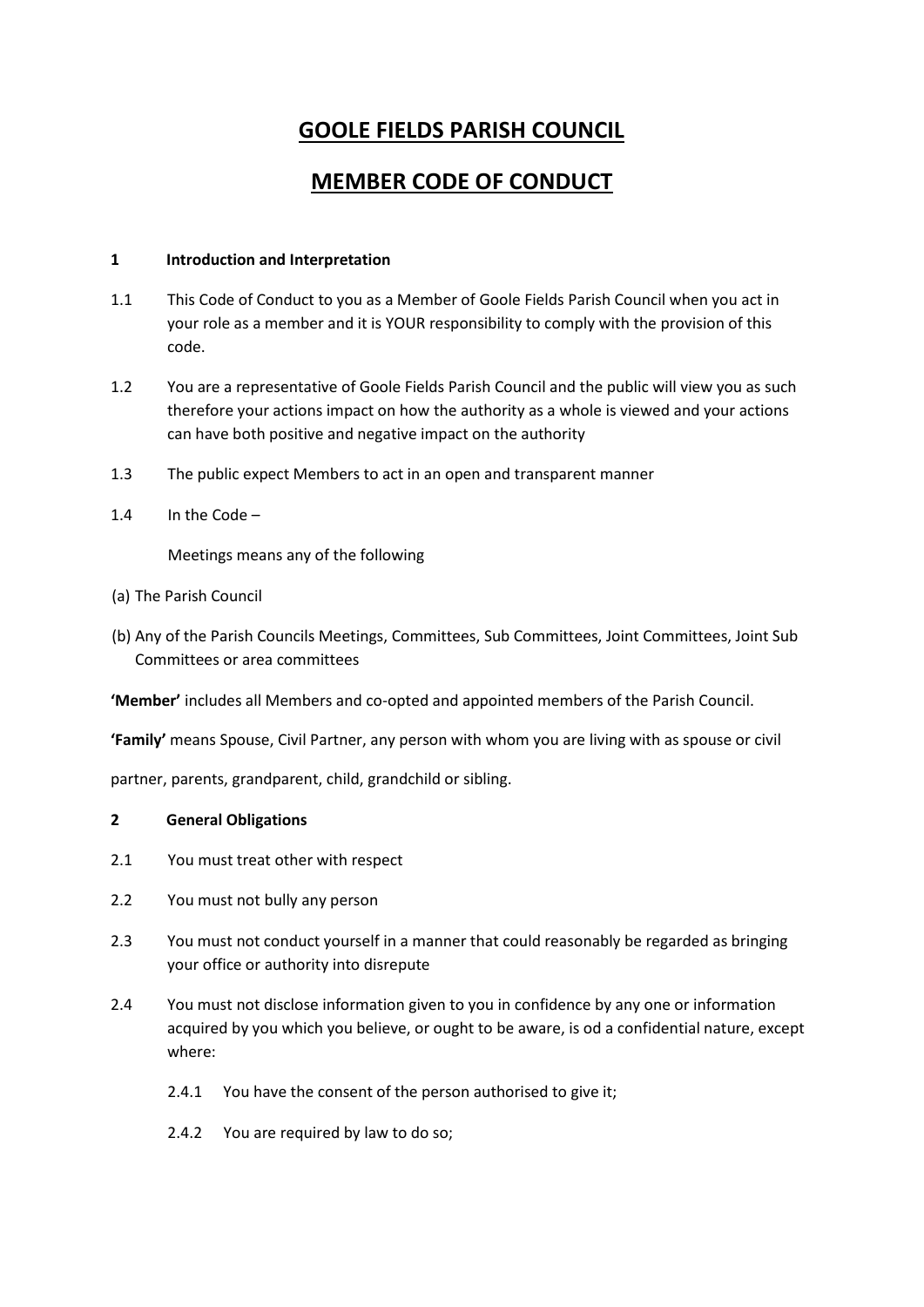- 2.4.3 Disclosure is to made to a third party for the purpose of obtaining professional legal advice provided that the third party agreed not to disclose the information to any other person; or
- 2.4.4 The disclosure is:

Reasonable in the public interest; and

Made in good faith and in compliance with the reasonable requirements of the Parish Council and

You have consulted the Monitoring Officer prior to its release

- 2.5 You must not prevent another person from gaining access to information to which that person in entitled by law
- 2.6 You must not or attempt to use your position as a member improperly to confer on or secure yourself or any other person an advantage or disadvantage
- 2.7 When using or authorising the use of other of the resources of the Parish Council you must:
	- 2.7.1 Act in accordance with the Parish Council's reasonable requirements
	- 2.7.2 Ensure that such resources are not used improperly for political purposes (including party political purposes)
	- 2.7.3 Have regards to any applicable Local Authority Code of Publicity made under the Local Government Act 1986

#### **3 Register on Interests**

- 3.1 You must before the end of 28 days beginning on the day on which you become a Member of the Parish Council or within 28 days of any change in an interest or becoming aware of any new interest notify the Monitoring Officer of:
- a) Your interest falling within the categories set out below:
- b) Pecuniary Interests
- c) Bodies to which you are appointed or nominated by the Parish Council i.e. outside body appointments
- d) Bodies exercising functions of a public nature of which you are a Member (including regional and local development agencies, other (parish) councils, public health bodies, school governing bodies)
- e) Bodies directed to charitable purpose of which you are a member (including the Lions, the Masons, a parochial Church Council, not just bodies registered with the Charity Commission).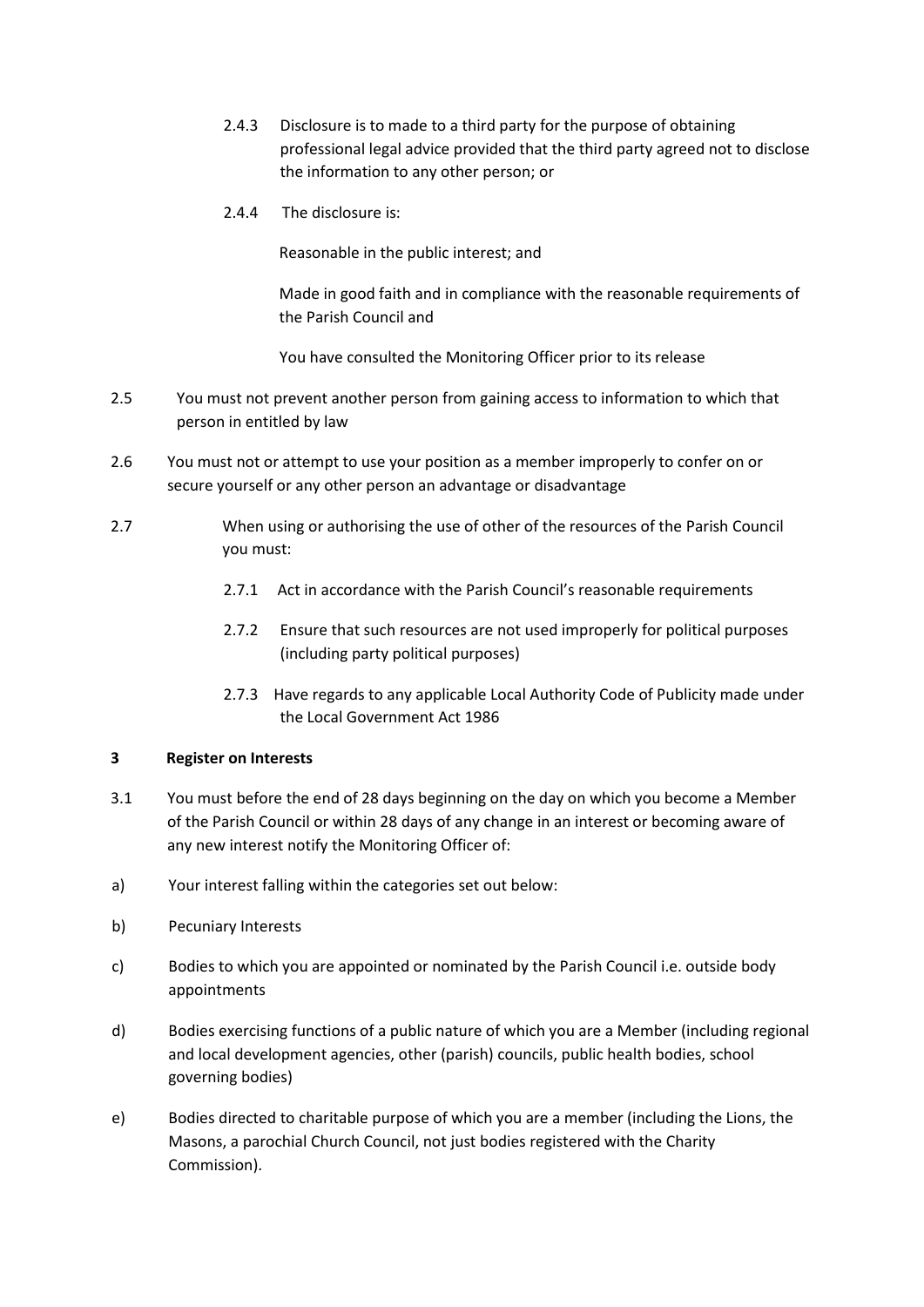- f) Bodies whose principle purpose includes influence of public opinion of policy (including any political party or trade union) of which you are a Member.
- g) Any employment or business carried on by you (including any voluntary work undertaken)
- h) Any person or body that has employed or appointed you (including any organisations that have appointed you to an office, for example as a Magistrate or Board of a Government Agency)
- i) Any person or body, other than a relevant authority who has made a payment to you in respect of your election or any expenses incurred by you in carrying out your duties (including political / local political associations)
- j) Any person who has a place of business or land in the Parish Council's area and in which you have a beneficial interest in a class of securities of that person or body that exceeds the normal value of £25,000.00 or one hundredth of the total issued shared capital (which ever id the lower) (including stocks, shares bonds or options)
- k) Any contracts for goods, services or works made between the Parish Council and you or a firm in which you are a partner, company of which you are a remunerated Director or a company or body specified in paragraph (j)
- l) Any person from whom you receive in your capacity as a Member a gift or hospitality that amounts to the value of at least £25
- m) Any land in the Parish Council's area in which you have a beneficial interest (including your home and business addresses and other properties / land you own, or use)
- n) Any land where the landlord is the Parish Council and you are, or a firm of which you are a partner, a company of which you area remunerated Director or a person or body of the description specified in paragraph (j) is, the tenant (including allotments where the Council owns the land)
- o) Any land in the Parish Council's area for which you have a license (alone or jointly) to occupy for 28 days or longer (including an allotment)
- p) Any person employed by the Parish Council who is a member of your family

1) The Interest of your:

Spouse or civil partner

Any person with whom you are living as husband or wife

Any person with whom you are living as if they were a civil partner

Falling within the categories below:

Pecuniary Interests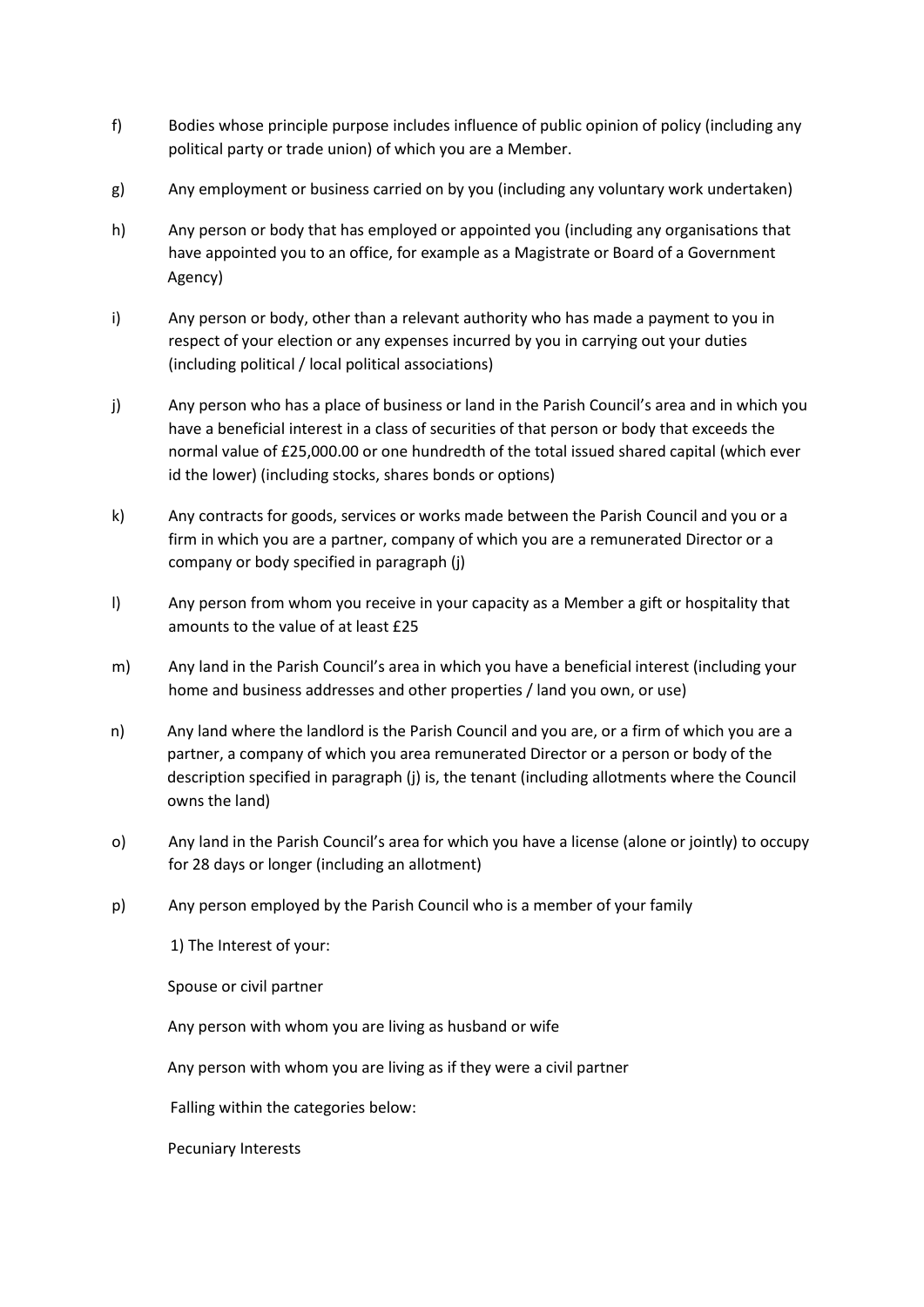- 3.2 Pecuniary Interests
- 3.3 You need only notify the Monitoring Officer of any interests of which you are aware pursuant to paragraph 3.1 above
- 3.4 Where you become a member of the Parish Council as a result of a re-election or reappointment you only need to disclose interests not already entered on the register.
- 3.5 Where the nature of the interest is such that you consider that the disclosure of the interest could lead to your or a person connected with you being subject to violence or intimidation, (and the Monitoring Officer agrees) details of the interest will not be included in any published version of the register of interests save that the register will state you have an interest the details of which are withheld under section 32(2) of the Localism Act 2011

### **4 Non – Pecuniary Interests**

- 4.1 You have a non-pecuniary interest in any business of the Parish Council where either it is likely to affect any of the bodies listed in paragraph  $3.1 b - p$  of the Code or, the decision in relation to that business might reasonably be regarded as affecting your well-being, or financial position, or the well-being or financial position of a relevant person to a greater extent that the majority of other Council tax payers, rate payers or inhabitants of the Council area affected by the decision.
- 4.2 A relevant person is:
- a) A member of your family or any person with whom you have a close association

or

- b) A person or body who employ or has appointed such persons any firm of which they are a partner or any company of which they are Directors.
	- 4.3 Where you have a non-pecuniary interest in any business of the Parish council and you attend a meeting of the Parish Council at which that business is considered you must disclose to that meeting the existence and nature of that interest at the commencement of that consideration or when the interest becomes apparent
	- 4.4 Dub paragraph 4.3 only applies where you are aware or ought reasonably to be aware of the existence of the interest.
	- 4.5 Where you have an interest but by virtue of paragraph 4.4 it is not registered in the Parish Council register of interest you must indicate you have a non – pecuniary interest but need not disclose the sensitive information of the meeting.